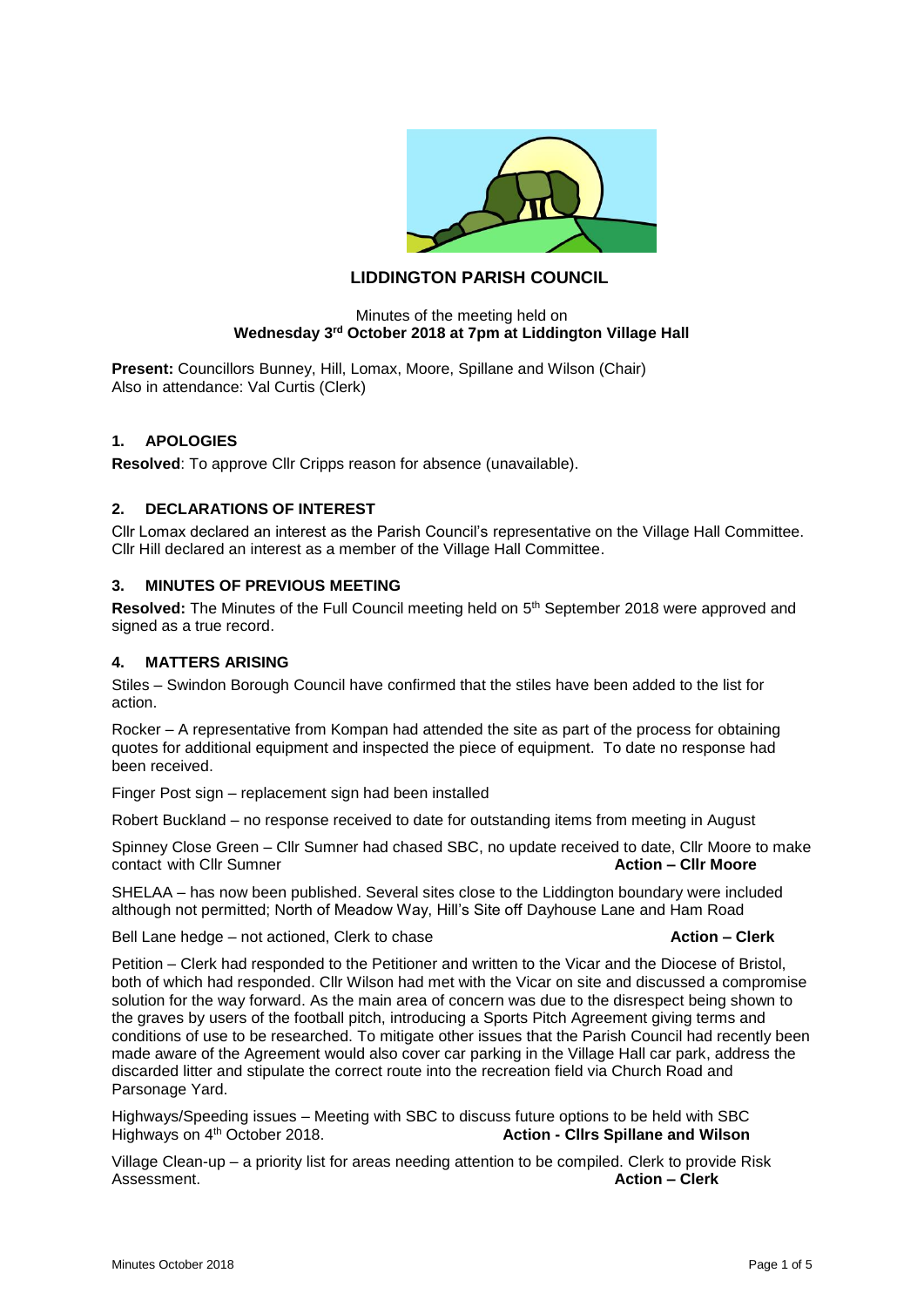Village Meeting – agenda to be compiled detailing what will be discussed and who will speak

**Action – All**

Playing Field – The wood has been ordered for the refurbishment of the benches by Cllr Cripps, awaiting delivery

## **5. PUBLIC SESSION**

As no members of the public were in attendance, the Parish Council continued with the meeting

## **6. PLANNING MATTERS**

**(a) To consider any planning applications:** Application: S/HOU/18/1505 (5<sup>th</sup> October 2018) **Location:** Street House Farm, The Street, Liddington SN4 0HD **Proposal:** Conversion and extension of a former agricultural barn, for use as domestic garaging and storage of vintage farm machinery and implements **Resolved:** the following comments to be submitted:

1. It should be pointed out, to avoid any doubt or confusion, that the site is in no way a working farm. For many years the house has been a private dwelling house. There is no land with the house apart from the immediate garden and curtilage.

2. It follows that the need for this proposed new building should be questioned, especially where a Dutch barn also on the site has recently been renovated and would be ideal for storage of hay, etc. and implements.

3. There is an indication that the proposal is in some ways a renovation of an existing dilapidated barn, but in fact it is essentially a new construction. The existing building is much lower and of much less visual effect.

4. From the drawings provided it is difficult to see the effect of the height of the proposed building, but given the size of the footprint, it appears to be a very large construction and of a height excessive in this particular position.

5. Furthermore, the building is of a size that far from being subordinate to the main dwelling house, it will be dominant and will detract from the appearance of the area. The two Heritage Reports supplied with this Application refer to the applicant's plan to erect additional houses on this site, it is conceivable that this represents the true purpose of this proposed building.

6. The effect of this proposal on the skyline also needs consideration. The site has a prominent position on the escarpment, this building would alter significantly the views from the North and from the main road.

7. In the context of the site's location in the Conservation Area and the North Wessex Downs AONB, and policies in the Local Plan (including Policy EN10) the proposal seems inappropriate.

In view of the above Liddington Parish Council OBJECTS to this Application.

However, we are most willing to discuss the Applicant's plans and proposals for this site with him and/or his architect.

Application: S/OUT/18/1093 (5<sup>th</sup> October 2018) **Location**: Land at Marlborough Road, Coate, Swindon **Proposal**: Outline application for the erection of up to 70no. dwellings and associated works – Vehicular access from Marlborough Road not reserved. **Resolved**: the following comment to be submitted: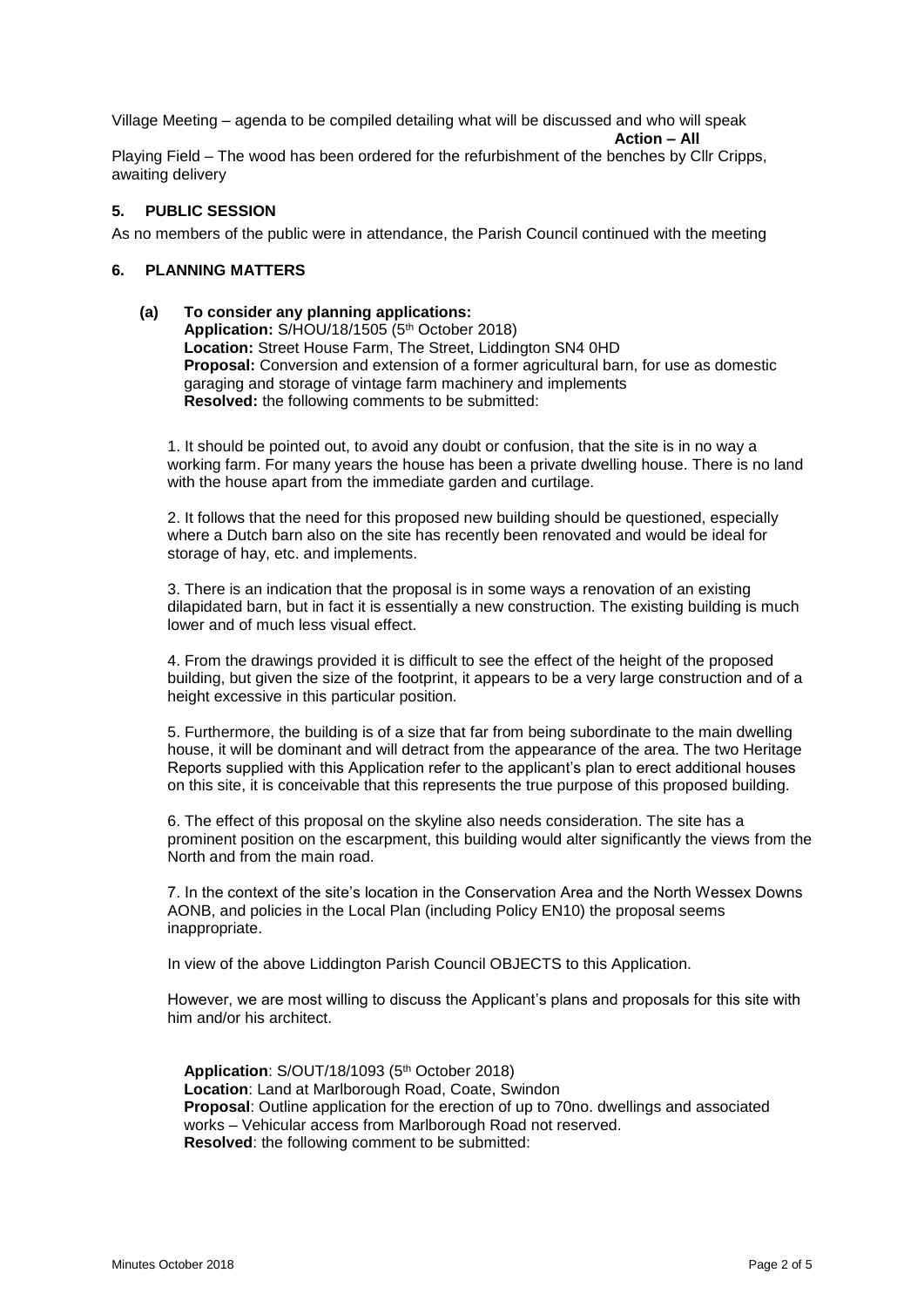The previous comments submitted on 24<sup>th</sup> July 2018, as detailed below, still stand. A reduction of 5 houses makes no difference to the proposal.

#### The Site

This is a pleasant "oasis" of lawns with attractive hedging fronting on the main road (A4259). It is a welcome contrast to the van sales area and other unsightly features on this road.

#### Access and Highway aspects

The maps provided by the applicant reveals that the A4259 became a dual carriageway between 1969 and 1993. The actual date when this happened should be within the knowledge of SBC. Since then the following new accesses have been created on to the northbound carriageway. All of these are controlled by traffic lights.

- Entrance to The Great Western Hospital. This is the only vehicular access to the Hospital and is very busy, causing congestion at peak times.
- Two accesses to the Badbury Park development now approaching 1000 properties and the possibility of another 300 to 400 additions.

These are in addition to the pre-existing junctions with the access road to Coate Hamlet and with Day House Lane. There must be a limit to the number of vehicle movements that can be accommodated on this short section of road with numerous successive junctions; the idea of a further development of \*up to 75 units" connecting onto this road is not supportable. If this proposal were implemented, the exit therefrom would have to be left turn only, and access could only be from northbound traffic. This would lead to many additional vehicle movements through the already congested Coate and Commonhead roundabouts. It is also probable that vehicles exiting the proposed development would turn into Day House Lane, a lane already over used by commuters.

The concerns expressed by Highways are a major concern to us as users of this 50mph dual carriageway with 6 entrances to/from the dual carriageway within a distance of approximately half a mile. Since it would be unwise to further increase the number of controlled junctions it would be strongly advisable to have long enough slip roads for entrance and exit from the A4259. Confusion is also likely to arise with the close proximity of the Van Centre site. As is mentioned in the Highways comments it is highly likely that the hospital entrance will be further congested by vehicles using its entrance in order to access the new development from the West rather than use the longer Commonhead route

#### Over-Development of a Constricted Site

The suggestion of up to 75 units in this location is absurd. (The scope for horse-trading is obvious). The site is a mere 2 hectares and is of a very odd shape not lending itself to an orderly development and certainly not likely to lead to appropriate facilities and amenities such as open space being incorporated. The site is bounded on one side by the Hospital (on a site generally agreed to be inadequate) and at the rear by recently built properties at Badbury Park. Despite indications to the contrary in the application documents, there seems to be no prospect of connection to the Badbury Park facilities. The latter facilities such as the community hall, have been criticised as being too small even for the development they are supposed to serve. There are no sports fields. There is a suggestion that open space areas might be "taken over by the Parish Council"; this aspect has not been discussed with Liddington Parish Council.

#### **Conclusion**

This is an over ambitious elongated infill development which in no way is "sustainable"; hence any presumption in favour of development can be rebutted. It would just be a large number of houses squeezed into a small site without any connection to any existing or proposed community with no localised facilities for residents

If the applicant wishes to proceed with anything resembling this proposal, then it should be requested to withdraw the outline application and re-submit it as a detailed application with much greater detail about the site layout and how the difficulties referred to above can be mitigated. This would then ensure that the proposal is submitted with a full consideration as to access, residential density and local amenities together with traffic modelling to ensure a safe access.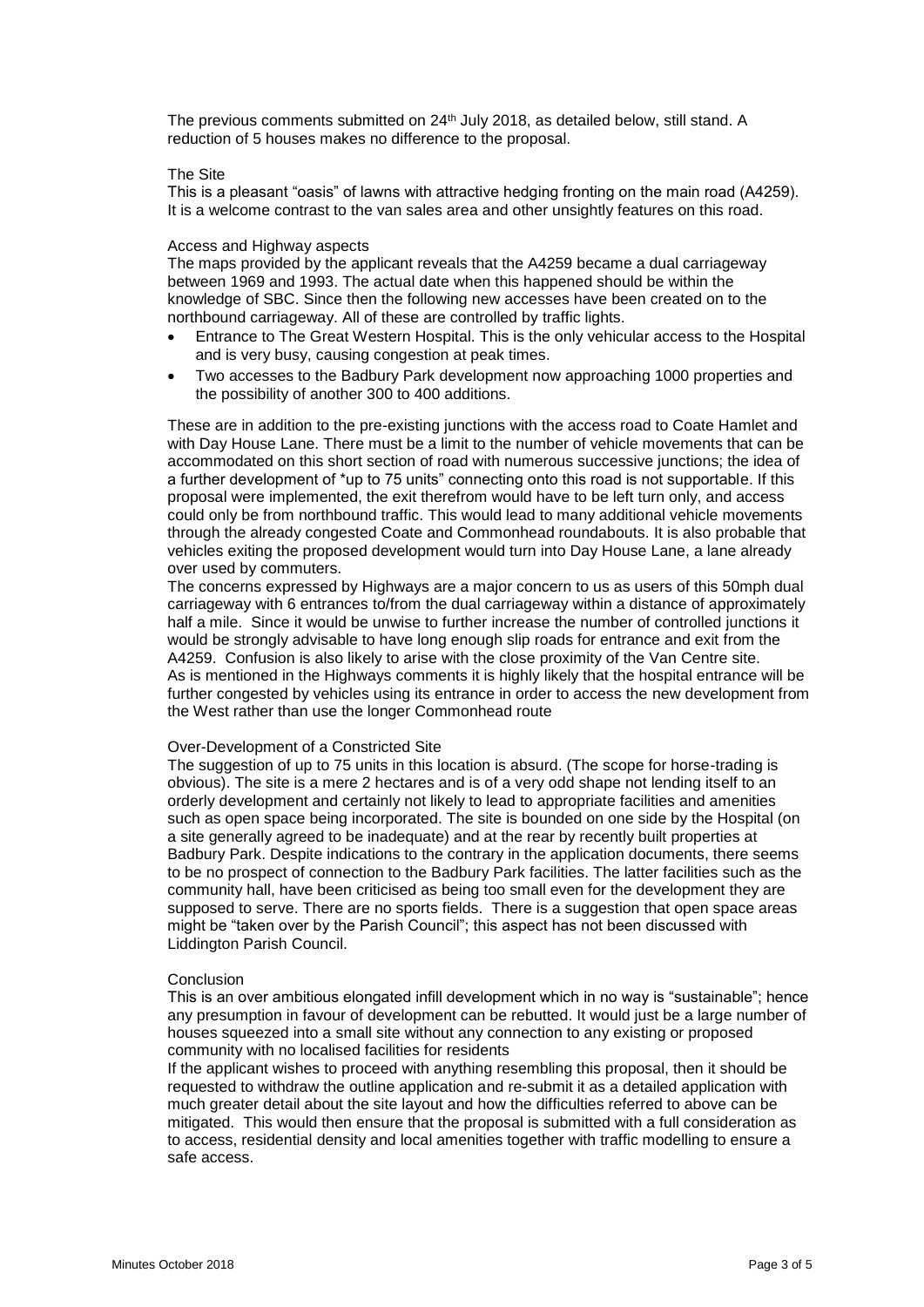A more attractive solution would be to propose a development of a secluded close with a much smaller number of larger properties.

#### **(b) It was noted that the following application had been granted permission:**

S/HOU/18/1238 – 27 Hillside Cottages, Purley Road, Liddington – Erection of a two-storey side extension and detached garage

#### **7. WARD COUNCILLOR REPORT**

There was no Ward Councillor's report as Cllr Sumner was unable to attend the meeting.

#### **8. FINANCE**

**(a)** It was **resolved** to approve payment of the following**:**

- Chairs Allowance £75.00
- Clerk's remuneration, July, August & September 2018 £556.25
- Administration allowance, July, August & September 2018 £43.75
- Members expense Unlimited webhosting £3.59
- **(b)** It was **resolved** to approve payment of the following Standing Order**:**
	- Adams & Watt Annual grass cutting contract October instalment £388.70
- **(c) Monthly bank account reconciliation –** The meeting agreed that the bank accounts were in sound order
- **(d) To review and approve Quarter 2 budget monitoring** it was **resolved** to accept and approve the Q2 finance statement

# **9. VILLAGE MATTERS**

- **(a) Complaint from resident re condition of the playing field**
- **Resolve**d As the Parish Council was also aware of other complaints and areas of concern, the suggestion of a Sports Pitch Agreement giving terms and conditions of use to be researched. Clerk to respond to the resident **Action - Clerk**
- **(b) Proposal for the distribution of the Lyden Magazine** Several other suggestions were made, and additional questions arose during the discussion. Cllr Moore to contact the Clerk of Wanborough PC to progress **Action – Clerk/Cllr Moore**

# **10. PLAY EQUIPMENT**

The Meeting selected two of the three suppliers for display to obtain feedback from the Residents at the Village Meeting on 7<sup>th</sup> November 2018.

## **11. ANNUAL PLAYGROUND INSPECTION**

**Resolved** - To approve the quote of £65 + VAT received from Play Inspection Company for the annual playground inspection annual playground inspection

## **12. DEFIBRILLATOR**

Cllr Lomax proposed that two units were purchased, one to be sited at the Village Hall, the second in the disused telephone box if practicable, if not the exterior of the Village Inn should be considered (subject to appropriate permissions being obtained). Cllr Moore seconded the proposal which was unanimously agreed. **Action - Clerk**

## **13. WILTSHIRE ASSOCIATION OF LOCAL COUNCILS – EMPLOYMENT SERVICE CONSULTATION**

The Meeting fully supported the proposal received from WALC for HR support services to be provided by a third-party company. **Action - Clerk**

#### **14. COUNCILLORS' REPORTS**

Swindon Area Committee – Cllr Wilson attended what was a good meeting, although not everything was minuted correctly. Biggest area of concern was the need for a two-year review after Transfer of Services as responsibilities are becoming blurred.